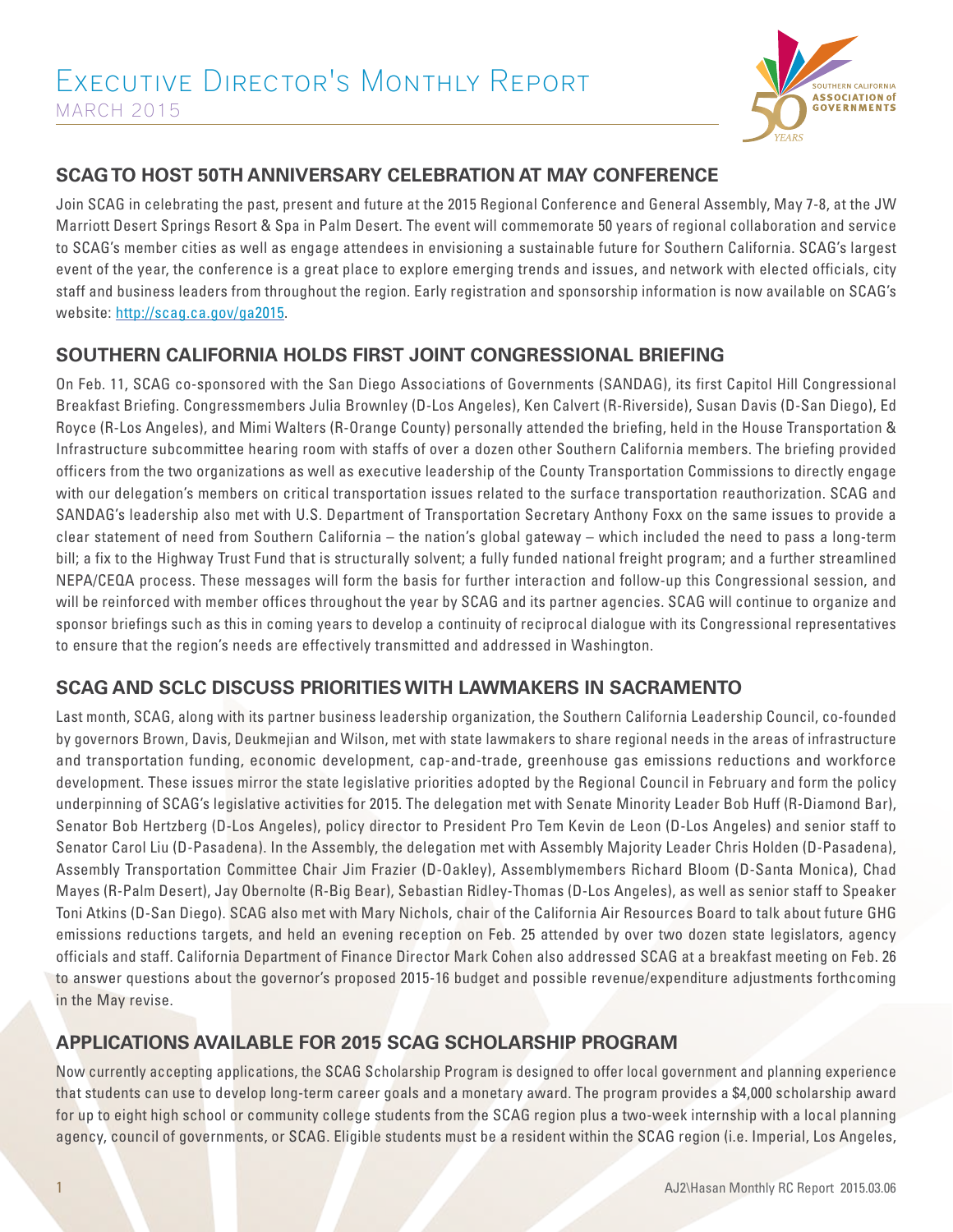

Orange, Riverside, San Bernardino, or Ventura County), enrolled as a high school junior or senior, or community college student, have at least a 3.0 grade point average, and be eligible to work in the United States. In addition, graduating students must be enrolled in higher education. All materials for the 2015 SCAG Scholarship Program must be postmarked by Thursday, April 30. For more information, and to apply, please visit the program's webpage at: www.scag.ca.gov/scholarship.

### **NEW 2015 ACTIVE TRANSPORTATION PROGRAM DEVELOPMENT WORKSHOP**

On March 26, it is anticipated that the California Transportation Commission will release the Call for Projects for the 2015 Active Transportation Program (ATP), with an application deadline of May 31. To support project sponsors in developing quality projects, SCAG is partnering with the County Transportation Commissions, Caltrans, local advocacy groups and consultants to host a Development Workshop on 2015 ATP Funding. The workshop will be held on March 16, from 9:00 a.m. to 3:00 p.m. in SCAG's Los Angeles office. It will include presentations on how to develop effective plans, projects and successful proposals. For more information, please contact Stephen Patchan, senior regional planner, at patchan@scag.ca.gov, or (213) 236-1923.

## **LITIGATION UPDATE: SANDAG AWAITS REVIEW BY CALIFORNIA SUPREME COURT, SACRAMENTO KINGS ARENA PROJECT CLEARED TO PROCEED**

The San Diego Association of Governments (SANDAG) continues with its litigation involving the CEQA challenge of its environmental impact report for its 2011 RTP/SCS, seeking review by the California Supreme Court of the appellate court decision last November that went against SANDAG. In early January, SCAG joined in the filing of an amicus letter to the California Supreme Court supporting SANDAG's Petition for Review. On March 2, SANDAG was notified by the Supreme Court of the court's 30-day extension of time to consider the petition. Therefore, the Court has until April 6 to determine whether it will consider the SANDAG case.

On Feb. 18, California's Third District Court of Appeal affirmed the trial court's decision to deny the CEQA challenge regarding the Sacramento Kings Arena project. Unless the California Supreme Court takes up review, the appellate court decision stands and brings an end to the litigation experiment that was part of SB 743, the special CEQA-streamlining statute adopted in 2013 for the Arena project. The statute provided that any legal challenge, including appeals, was to be resolved with 270 days of certification of the Administrative Record. The Court of Appeal's decision was issued nine days before this deadline, making the case one of the fastest CEQA cases on record.

Finally, on Dec. 23, 2014, SCAG filed an amicus brief with the League of California Cities and the California Association of Counties in the case of the *Center for Biological Diversity et al. v. the Department of Fish and Wildlife* case (Case No. S217763). The case is pending before the California Supreme Court and involves the Newhall Ranch development. The amicus brief was subsequently accepted by the California Supreme Court on Jan. 7, 2015.

## **CONCEPT APPLICATIONS SUBMITTED FOR NEW AFFORDABLE HOUSING AND SUSTAINABLE COMMUNITIES PROGRAM**

As previously reported, the Strategic Growth Council (SGC) adopted final guidelines for the Affordable Housing and Sustainable Communities (AHSC) Program and issued a Notice of Funding Availability in late January 2015. Following the application deadline of Feb. 19, the SGC provided SCAG staff a list of 50 concept applications including a range of transit oriented development and integrated connectivity project proposals throughout the region. Subsequent to SCAG's confirmation that the concepts support implementation of the Sustainable Communities Strategy, the SGC will complete their established application review process by March 11, and approved concepts will be invited to submit full applications by April 15. The SGC will provide SCAG full applications for review, and SCAG staff is actively developing evaluation criteria. SCAG staff has formed a Cap-and-Trade Assistance Team to provide technical assistance to applicants within the SCAG region. Information on the AHSC Program is available at http://sgc.ca.gov/s\_ahscprogram.php. SCAG's March staff report includes additional information on the AHSC program and SCAG's role in reviewing submittals – http://www.scag.ca.gov/committees/Pages/Current-Agendas.aspx . Please contact Kristen Pawling, associate regional planner, at (213) 236-1884 or pawling@scag.ca.gov for additional information.